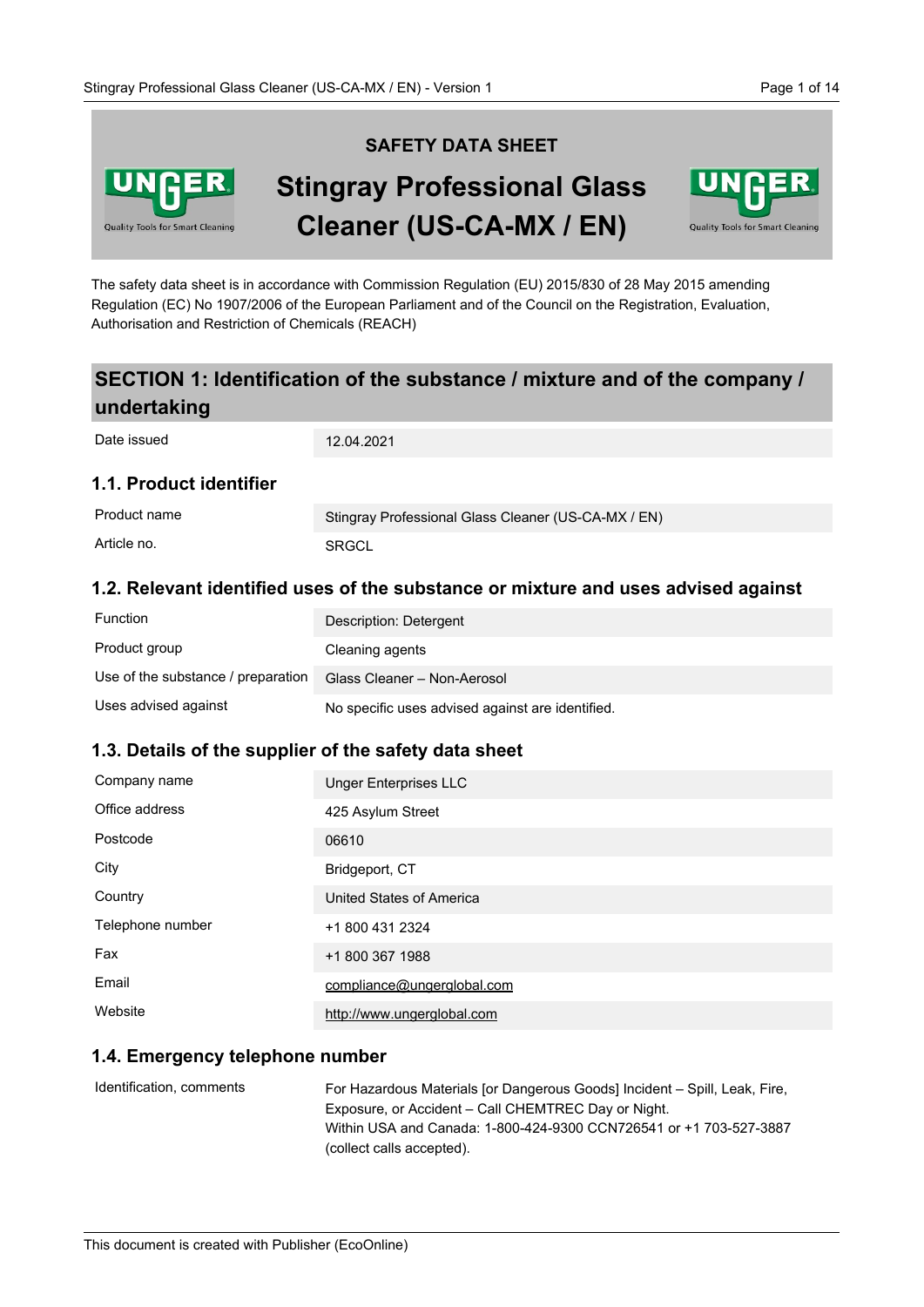Within Mexico, please call + 1 203 366 4884 (collect calls accepted) between 8:30 am – 5:00 pm Eastern Time Zone (EST/EDT).

## **SECTION 2: Hazards identification**

#### **2.1. Classification of the substance or mixture**

| CLP classification, comments | USA: Not classified as hazardous according to OSHA Hazard Communication<br>Standard, 29 CFR 1910.1200.<br>Canada: Not classified as hazardous according to the Workplace Hazardous<br>Materials Information System (WHMIS 2015), adoption to the Globally<br>Harmonized System (GHS).<br>Mexico: Not classified as hazardous according to the Official Mexican Standard<br>NMX-R-019-SCFI-2011, harmonized system of classification and hazard<br>communication of chemicals [Globally Harmonized System (GHS)] (DOF,<br>29-VI-2011). |
|------------------------------|---------------------------------------------------------------------------------------------------------------------------------------------------------------------------------------------------------------------------------------------------------------------------------------------------------------------------------------------------------------------------------------------------------------------------------------------------------------------------------------------------------------------------------------|
| 2.2. Label elements          |                                                                                                                                                                                                                                                                                                                                                                                                                                                                                                                                       |
| Composition on the label     | Isopropanol < 1 % wt/wt, Non-ionic surfactants < 1 % wt/wt, Fragrance mixture <<br>0.01 % wt/wt                                                                                                                                                                                                                                                                                                                                                                                                                                       |
| Precautionary statements     | P101 If medical advice is needed, have product container or label at hand.<br>P102 Keep out of reach of children.<br>P305+P351+P338 IF IN EYES: Rinse cautiously with water for several minutes.<br>Remove contact lenses, if present and easy to do. Continue rinsing.<br>P337+P313 If eye irritation persists: Get medical advice / attention.                                                                                                                                                                                      |
| 2.3. Other hazards           |                                                                                                                                                                                                                                                                                                                                                                                                                                                                                                                                       |

| Physicochemical effects                     | Cf. section 9 for physical-chemical information. |
|---------------------------------------------|--------------------------------------------------|
| Health effect                               | Cf. section 11 for toxicological information     |
| Environmental effects                       | Cf. section 12 for information on ecology.       |
| Symptoms and effects of potential<br>misuse | No information.                                  |

## **SECTION 3: Composition / information on ingredients**

#### **3.2. Mixtures**

| Substance                  | <b>Identification</b>   | <b>Classification</b>                                                                               | <b>Contents</b>                                                                                                                                                    | <b>Notes</b> |
|----------------------------|-------------------------|-----------------------------------------------------------------------------------------------------|--------------------------------------------------------------------------------------------------------------------------------------------------------------------|--------------|
| Isopropanol (US)           | CAS No.: 67-63-0        | Flam. Liq. 2; H225<br>Eye Irrit. 2; H319<br><b>STOT SE3; H335</b>                                   | $< 1$ % wt/wt                                                                                                                                                      |              |
| Non-ionic surfactants (US) | CAS No.: Trade secret** |                                                                                                     | $<$ 1 % wt/wt                                                                                                                                                      |              |
| Fragrance mixture (US)     | CAS No.: Trade secret** |                                                                                                     | $< 0.01 \%$ wt/wt                                                                                                                                                  |              |
| Description of the mixture |                         | consists of ingredients(s) of unknown toxicity.<br>composition has been withheld as a trade secret. | Aqueous solution of organic substances. Clear. Non-viscous. 0% of the mixture<br>** The specific chemical identity and/or exact percentage (concentration) of this |              |

## **SECTION 4: First aid measures**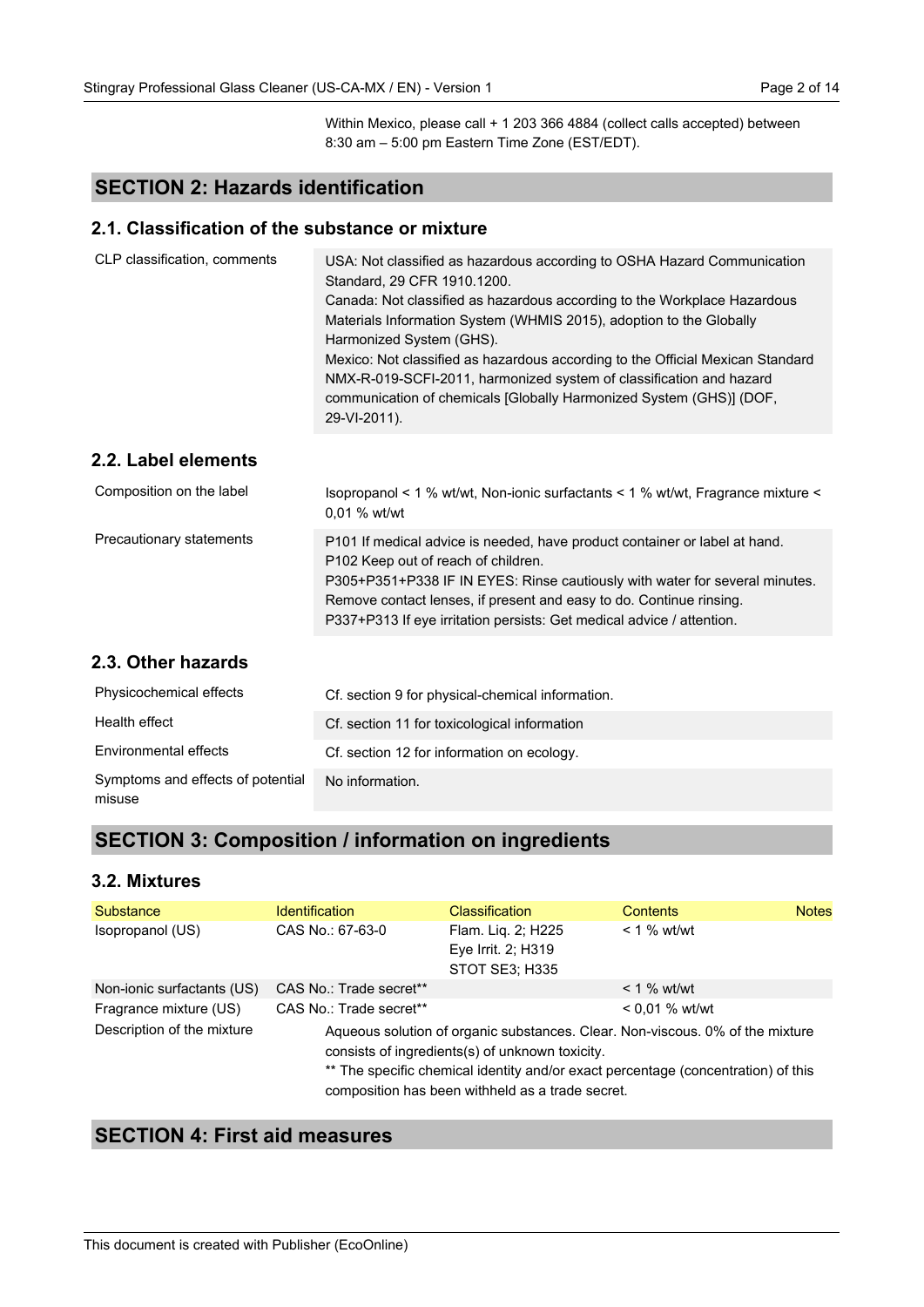#### **4.1. Description of first aid measures**

| General      | Place unconscious person on the side in the recovery position and ensure<br>breathing. If medical advice is needed, have product container or label at hand.                                                      |
|--------------|-------------------------------------------------------------------------------------------------------------------------------------------------------------------------------------------------------------------|
| Inhalation   | Due to the small packaging the risk of inhalation is minimal. IF INHALED: Move<br>into fresh air and keep at rest.                                                                                                |
| Skin contact | Wash skin with soap and water.                                                                                                                                                                                    |
| Eye contact  | Immediately flush with plenty of water for up to 15 minutes. Remove any contact<br>lenses and open eyelids widely. If irritation persists: Seek medical attention and<br>bring along these instructions.          |
| Ingestion    | Immediately rinse mouth and drink plenty of water (7-10 fl. oz.). Never give liquid<br>to an unconscious person. DO NOT INDUCE VOMITING! If medical advice is<br>needed, have product container or label at hand. |

## **4.2. Most important symptoms and effects, both acute and delayed**

| Acute symptoms and effects | Cf. section 11.1 - information on toxicological effects. |
|----------------------------|----------------------------------------------------------|
|----------------------------|----------------------------------------------------------|

#### **4.3. Indication of any immediate medical attention and special treatment needed**

| Specific details on antidotes | Decontamination, symptomatic treatment. No special antidote known. |  |
|-------------------------------|--------------------------------------------------------------------|--|
|-------------------------------|--------------------------------------------------------------------|--|

## **SECTION 5: Firefighting measures**

## **5.1. Extinguishing media**

| Suitable extinguishing media | Product doesn't ignite. Use fire-extinguishing media appropriate for surrounding<br>materials. |
|------------------------------|------------------------------------------------------------------------------------------------|
| Improper extinguishing media | Water jet.                                                                                     |

## **5.2. Special hazards arising from the substance or mixture**

| Fire and explosion hazards    | This product is not flammable.                                           |
|-------------------------------|--------------------------------------------------------------------------|
| Hazardous combustion products | Carbon dioxide (CO2). Carbon monoxide (CO). Sulfur dioxide (SO2). Sulfur |
|                               | trioxide (SO3). Organic decomposition products.                          |

## **5.3. Advice for firefighters**

| Personal protective equipment | In case of inadequate ventilation wear respiratory protection. Use personal |
|-------------------------------|-----------------------------------------------------------------------------|
|                               | protective equipment as required.                                           |

## **SECTION 6: Accidental release measures**

## **6.1. Personal precautions, protective equipment and emergency procedures**

| General measures             | Avoid contact with eyes and skin.                                                                                         |
|------------------------------|---------------------------------------------------------------------------------------------------------------------------|
| Personal protection measures | Ensure suitable personal protection (including respiratory protection) during<br>removal of spillages in a confined area. |
| For emergency responders     | In case of inadequate ventilation wear respiratory protection. Use personal<br>protective equipment as required.          |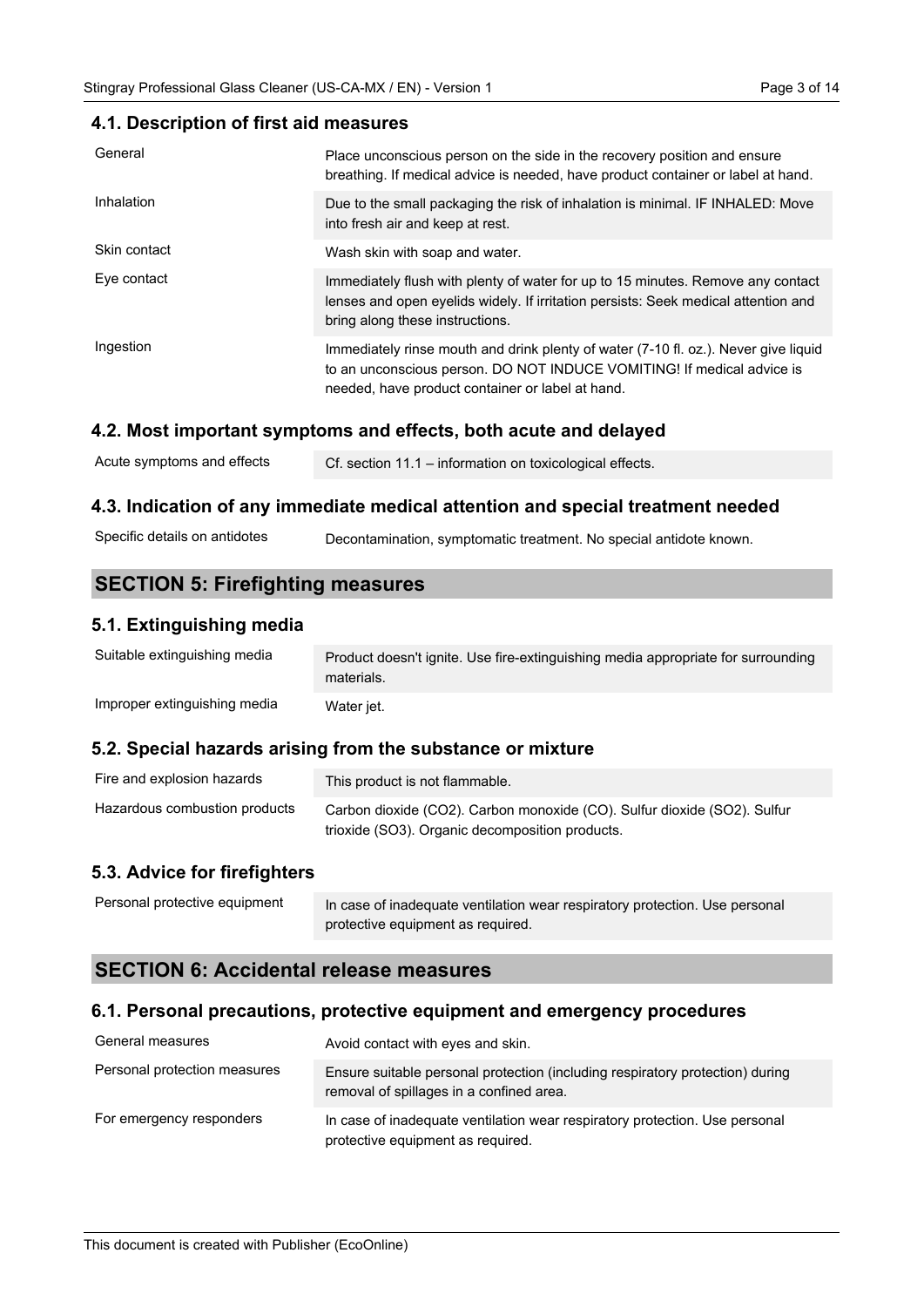## **6.2. Environmental precautions**

| Environmental precautionary | Avoid discharge into drains, water courses or onto the ground. |
|-----------------------------|----------------------------------------------------------------|
| measures                    |                                                                |

## **6.3. Methods and material for containment and cleaning up**

| Clean up | Absorb spillage with suitable absorbent material. Sweep up and place into an |
|----------|------------------------------------------------------------------------------|
|          | appropriate container. For waste disposal, see section 13.                   |

## **6.4. Reference to other sections**

| Other instructions | Cf. section 8 for personal protection, and section 13 for waste disposal. |
|--------------------|---------------------------------------------------------------------------|
|--------------------|---------------------------------------------------------------------------|

## **SECTION 7: Handling and storage**

## **7.1. Precautions for safe handling**

| Handling | Observe good chemical hygiene practices. Avoid contact with eyes and      |
|----------|---------------------------------------------------------------------------|
|          | prolonged skin contact. Avoid eating, drinking and smoking when using the |
|          | product.                                                                  |

## **7.2. Conditions for safe storage, including any incompatibilities**

| Storage                                       | Store at moderate temperatures in dry, well ventilated area.                                                                 |  |
|-----------------------------------------------|------------------------------------------------------------------------------------------------------------------------------|--|
| <b>Conditions for safe storage</b>            |                                                                                                                              |  |
| Requirements for storage rooms<br>and vessels | Storage in gateways, passages, stairways, hallways open to public, roofs, attics,<br>cellars and workrooms is not advisable. |  |
| Advice on storage compatability               | No incompatibilities known.                                                                                                  |  |
|                                               |                                                                                                                              |  |

## **7.3. Specific end use(s)**

## **SECTION 8: Exposure controls / personal protection**

## **8.1. Control parameters**

| Substance        | <b>Identification</b> | <b>Exposure limits</b>         | <b>TWA Year</b> |
|------------------|-----------------------|--------------------------------|-----------------|
| Isopropanol (US) | CAS No.: 67-63-0      | Limit value $(8 h)$ : 980 mg/  |                 |
|                  |                       | m <sup>3</sup>                 |                 |
|                  |                       | <b>Exposure limit letter</b>   |                 |
|                  |                       | Letter code: REL /             |                 |
|                  |                       | long-termed                    |                 |
|                  |                       | <b>Exposure limit letter</b>   |                 |
|                  |                       | Letter description:            |                 |
|                  |                       | Recommended Exposure           |                 |
|                  |                       | Limit / 8 hours (shift length) |                 |
|                  |                       | Source: Recommendations        |                 |
|                  |                       | for Occupational Safety and    |                 |
|                  |                       | Health – Compendium of         |                 |
|                  |                       | Policy Documents and           |                 |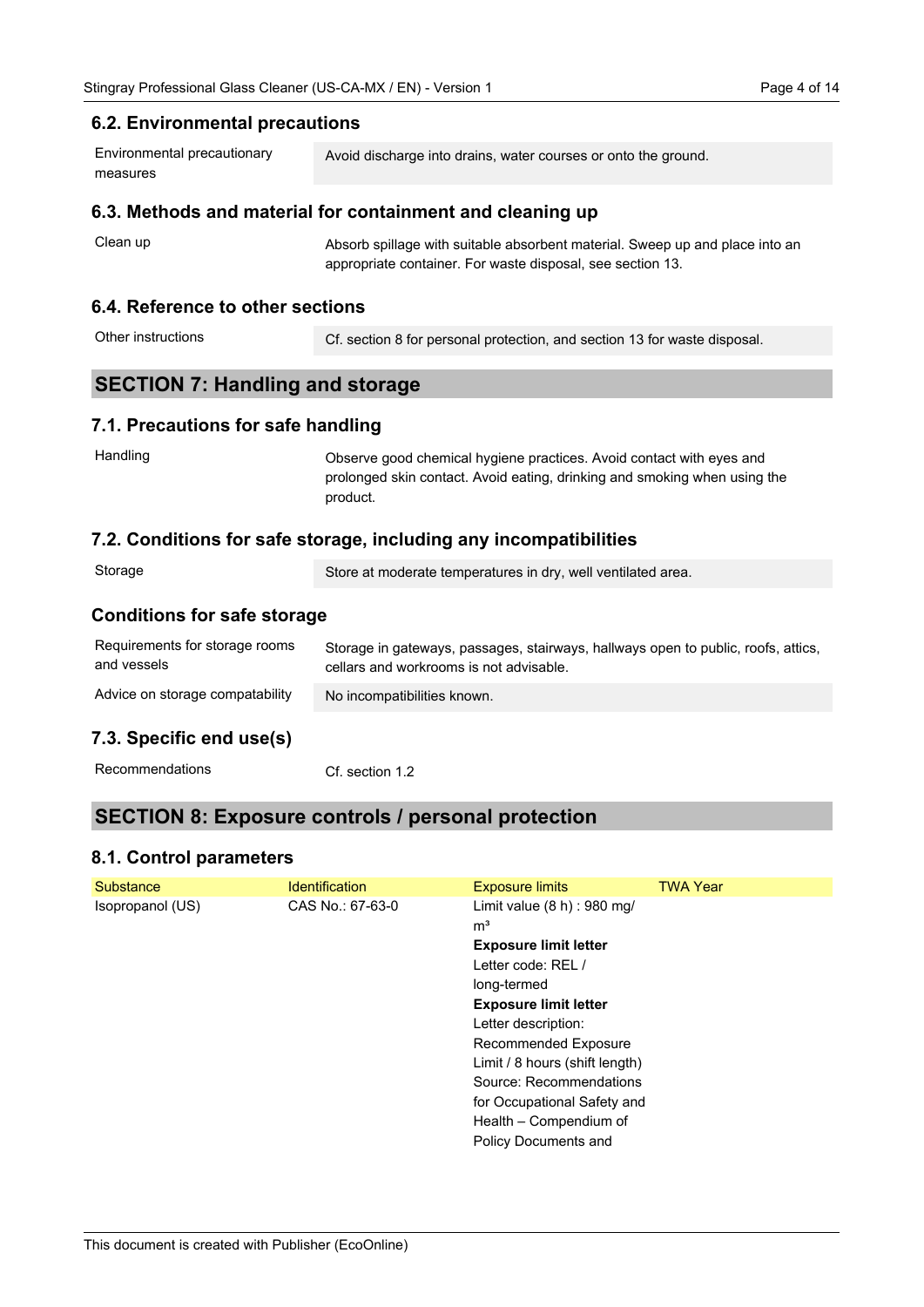|                        | Statements, National                                                                                                                                  |
|------------------------|-------------------------------------------------------------------------------------------------------------------------------------------------------|
|                        | Institute for Safety & Health                                                                                                                         |
|                        | (NIOSH) / USA                                                                                                                                         |
|                        | Limit value (short term)                                                                                                                              |
|                        | Value: 1225 mg/m <sup>3</sup>                                                                                                                         |
|                        | <b>Exposure limit letter</b>                                                                                                                          |
|                        | Letter code: REL /                                                                                                                                    |
|                        | short-termed                                                                                                                                          |
|                        | <b>Exposure limit letter</b>                                                                                                                          |
|                        | Letter description:                                                                                                                                   |
|                        | Recommended Exposure                                                                                                                                  |
|                        | Limit / 15 minutes                                                                                                                                    |
|                        | Source: Recommendations                                                                                                                               |
|                        | for Occupational Safety and                                                                                                                           |
|                        | Health - Compendium of                                                                                                                                |
|                        | Policy Documents and                                                                                                                                  |
|                        | Statements, National                                                                                                                                  |
|                        | Institute for Safety & Health                                                                                                                         |
|                        | (NIOSH) / USA                                                                                                                                         |
| Biological limit value | Recommended monitoring procedures: DFG Air Analysis: Method No. 3 Solvent<br>mixtures.                                                                |
|                        | MTA/MA-016/A89: Determination of alcohols (isopropyl alcohol, isobutyl alcohol,<br>n-butyl alcohol) in air.<br>MétroPol Fiche 077: alcool en C3 á C8. |
|                        |                                                                                                                                                       |

## **8.2. Exposure controls**

## **Precautionary measures to prevent exposure**

| Organisational measures to<br>prevent exposure | Thoroughly clean hands, forearms, and face after handling of the product, before<br>eating, drinking and lavatory use, and at the end of the work shift. |
|------------------------------------------------|----------------------------------------------------------------------------------------------------------------------------------------------------------|
| Technical measures to prevent<br>exposure      | Use engineering controls to reduce air contamination to permissible exposure<br>level.                                                                   |
| Eye / face protection                          |                                                                                                                                                          |
| Eye protection                                 | Wear approved, tight fitting safety glasses where splashing is probable.                                                                                 |
| <b>Hand protection</b>                         |                                                                                                                                                          |
| Hand protection                                | For prolonged or repeated skin contact use suitable protective gloves.                                                                                   |
| Suitable materials                             | Gloves of nitrile rubber, PVA or Viton are recommended.                                                                                                  |
| Unsuitable materials                           | Leather or textile.                                                                                                                                      |
| Breakthrough time                              | Value: >480 min                                                                                                                                          |
| Thickness of glove material                    | Value: 0,4 mm                                                                                                                                            |
| Reference to relevant standard                 | On basis of test data.                                                                                                                                   |
| <b>Skin protection</b>                         |                                                                                                                                                          |

Skin protection (except hands)

Generally regular work clothing sufficient.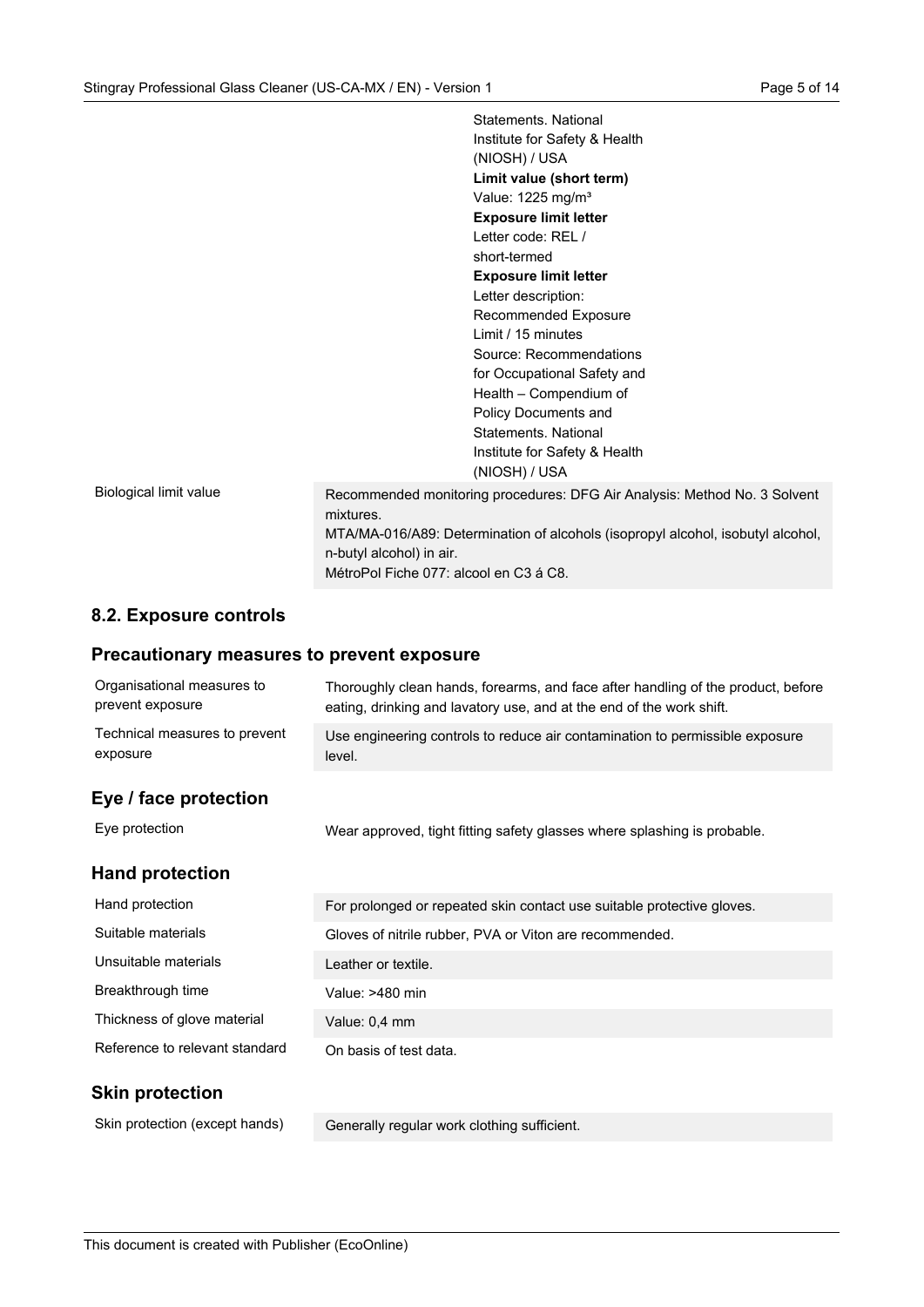#### **Respiratory protection**

| Respiratory protection | Under normal conditions of use respiratory protection should not be required. In<br>case of inadequate ventilation or when the product is heated, use suitable<br>respiratory equipment with gas filter (type A2). |
|------------------------|--------------------------------------------------------------------------------------------------------------------------------------------------------------------------------------------------------------------|
| Uvaiono Lonvironmontol |                                                                                                                                                                                                                    |

#### **Hygiene / environmental**

| Specific hygiene measures | No specific hygiene procedures noted, but good personal hygiene practices are |
|---------------------------|-------------------------------------------------------------------------------|
|                           | always advisable, especially when working with chemicals. When using do not   |
|                           | eat, drink or smoke. Wash at the end of each work shift and before eating,    |
|                           | smoking and using the toilet.                                                 |

## **SECTION 9: Physical and chemical properties**

## **9.1. Information on basic physical and chemical properties**

| Physical state                | Liquid. Non-viscous.                                     |
|-------------------------------|----------------------------------------------------------|
| Colour                        | Clear.                                                   |
| Odour                         | Fresh.                                                   |
| pH                            | Status: In delivery state<br>Comments: No data recorded. |
|                               | Status: In aqueous solution<br>Value: $6,5 - 8,5$        |
| Boiling point / boiling range | Value: 212 °F                                            |
| Flash point                   | Comments: No data recorded.                              |
| Evaporation rate              | Comments: No data recorded.                              |
| Flammability                  | No data recorded.                                        |
| Vapour pressure               | Comments: No data recorded.                              |
| Vapour density                | Comments: No data recorded.                              |
| Density                       | Value: 1 g/cm3                                           |
| Solubility in water           | Unlimited miscible                                       |
| Decomposition temperature     | Comments: No data recorded.                              |
| Viscosity                     | Value: 5 - 10 centipoise<br>Comments: No data recorded.  |
| <b>Explosive properties</b>   | Not explosive                                            |
| Oxidising properties          | Not oxidizing                                            |
| 9.2. Other information        |                                                          |
| Softening point               | Comments: No data available                              |

## **Physical hazards**

Content of VOC

Value:  $< 0.1$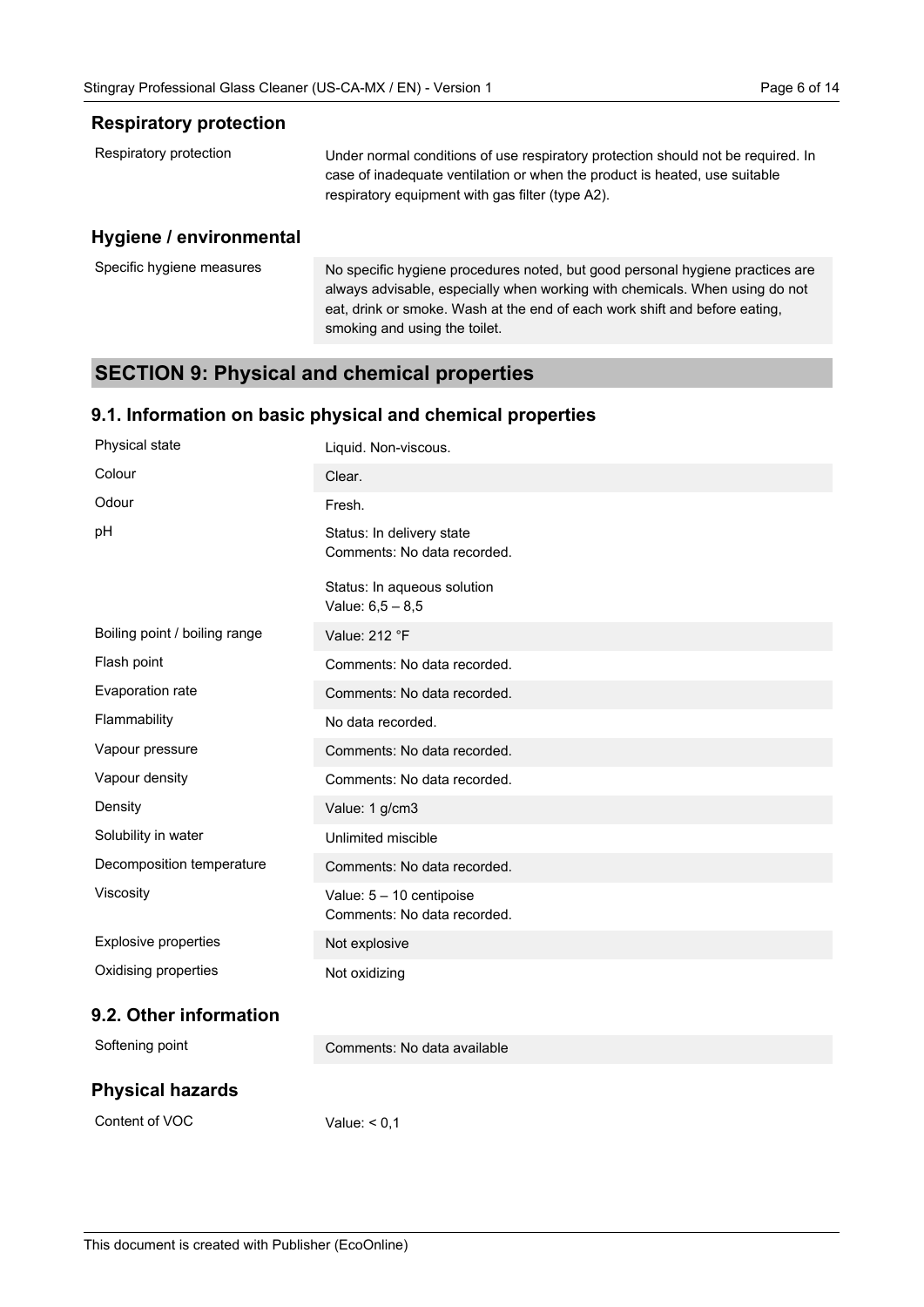Particle size

Comments: Technically not feasible.

## **SECTION 10: Stability and reactivity**

#### **10.1. Reactivity**

**Reactivity** 

Stable in normal conditions.

#### **10.2. Chemical stability**

**Stability** 

Stable under normal temperature conditions and recommended use.

## **10.3. Possibility of hazardous reactions**

No hazardous reactions under regular storage and handlings conditions known. Possibility of hazardous reactions

## **10.4. Conditions to avoid**

Conditions to avoid

Heating.

#### **10.5. Incompatible materials**

Strong acids. Strong oxidising substances. Materials to avoid

## **10.6. Hazardous decomposition products**

| Hazardous decomposition | Thermal decomposition or combustion may liberate carbon oxides and other toxic |
|-------------------------|--------------------------------------------------------------------------------|
| products                | gases or vapours. Carbon monoxide (CO). Carbon dioxide (CO2). Sulphurous       |
|                         | gases (SOx). Organic decomposition products.                                   |

## **SECTION 11: Toxicological information**

## **11.1. Information on toxicological effects**

| Substance      | Isopropanol (US)                                                                                                                                                                                                                                                                                  |
|----------------|---------------------------------------------------------------------------------------------------------------------------------------------------------------------------------------------------------------------------------------------------------------------------------------------------|
| Acute toxicity | <b>Type of toxicity: Acute</b><br><b>Effect tested: LD50</b><br>Route of exposure: Oral<br>Value: 4710 mg/kg<br>Animal test species: rat<br><b>Type of toxicity: Acute</b><br><b>Effect tested: LD50</b><br>Route of exposure: Dermal<br><b>Value: 12870 mg/kg</b><br>Animal test species: rabbit |
|                | <b>Type of toxicity: Acute</b><br>Effect tested: LC50<br>Route of exposure: Inhalation.<br><b>Duration: 4h</b><br><b>Value: 72,6 mg/l</b><br>Animal test species: rat                                                                                                                             |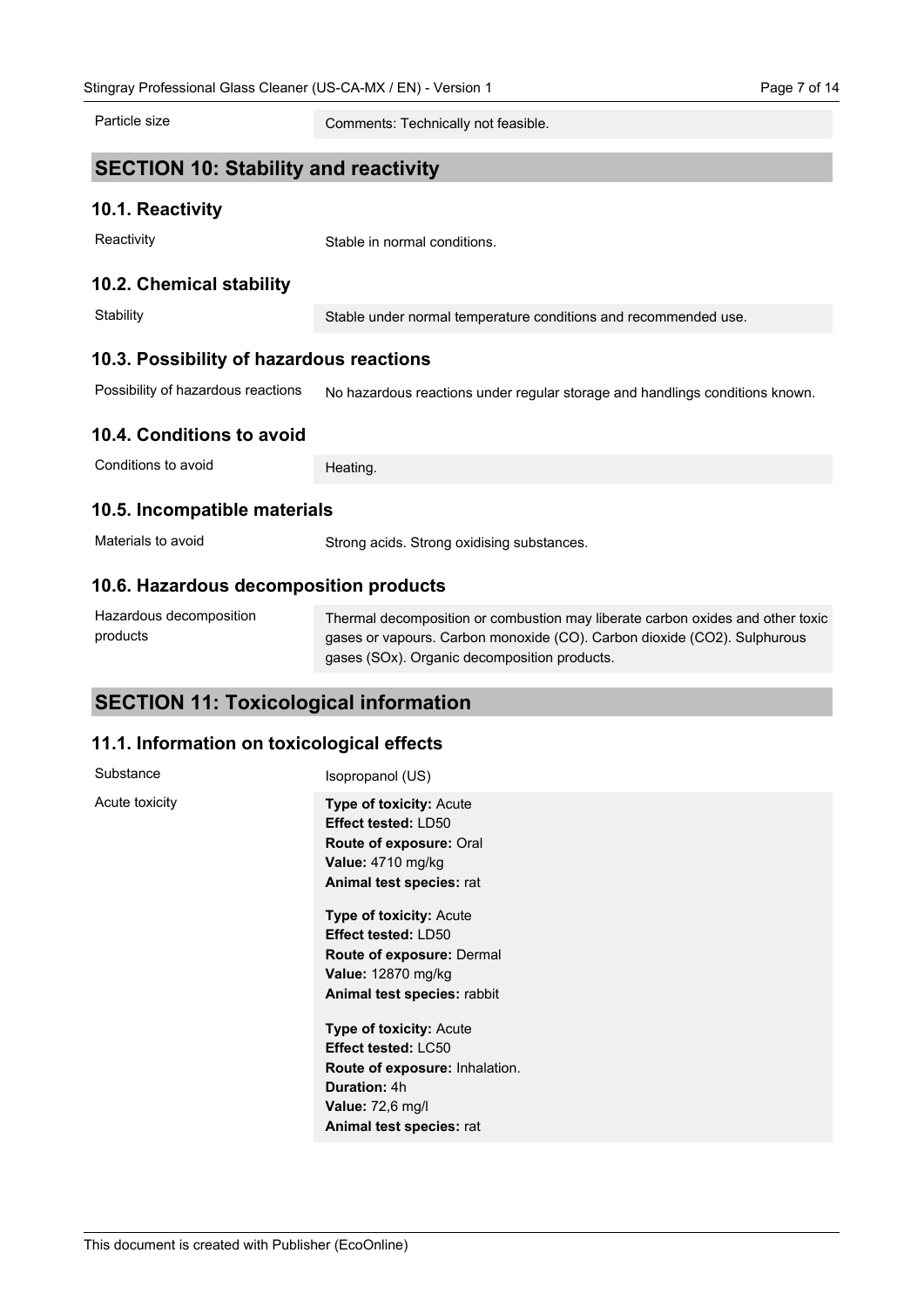| Substance                | Non-ionic surfactants (US)                                                                                                                                                                                                                                                                          |
|--------------------------|-----------------------------------------------------------------------------------------------------------------------------------------------------------------------------------------------------------------------------------------------------------------------------------------------------|
| Acute toxicity           | <b>Type of toxicity: Acute</b><br>Effect tested: LD50<br>Route of exposure: Oral<br>Value: 3730 mg/kg<br>Animal test species: rat<br><b>Type of toxicity: Acute</b><br><b>Effect tested: LD50</b><br><b>Route of exposure: Dermal</b><br><b>Value:</b> > 11200 mg/kg<br>Animal test species: rabbit |
| Substance                | Fragrance mixture (US)                                                                                                                                                                                                                                                                              |
| Acute toxicity           | <b>Type of toxicity: Acute</b><br><b>Effect tested: LD50</b><br><b>Route of exposure: Oral</b><br><b>Value: 40600 mg/kg</b><br>Animal test species: rat                                                                                                                                             |
| Other toxicological data | No data recorded. ATE (Oral): >5000 mg/kg (calculated)                                                                                                                                                                                                                                              |

## **Other information regarding health hazards**

| Inhalation                              | Aerosols irritate the respiratory system, and may cause coughing and difficulties<br>in breathing.                                                         |
|-----------------------------------------|------------------------------------------------------------------------------------------------------------------------------------------------------------|
| Skin contact                            | No specific health warnings noted. Not Irritating.                                                                                                         |
| Eye contact                             | Spray and vapour in the eyes may cause irritation and smarting.                                                                                            |
| Ingestion                               | No specific health warnings noted.                                                                                                                         |
| Substance                               | Isopropanol (US)                                                                                                                                           |
| Skin corrosion / irritation test result | Toxicity type: Skin irritation<br><b>Species:</b> multiple animal species<br><b>Evaluation result:</b> not significantly skin irritatating                 |
|                                         | Toxicity type: Eye irritation<br>Species: rabbit<br><b>Evaluation result:</b> severely eye irritating                                                      |
|                                         | <b>Toxicity type: Skin sensitivity</b><br>Species: guinea pig<br>Evaluation result: not skin sensitizing                                                   |
|                                         | <b>Toxicity type: Respiratory sensitivity</b><br>Evaluation result: Data are currently not available or the data are not sufficient<br>for classification. |
|                                         | Toxicity type: In vitro mutagenicity<br>Evaluation result: not mutagenic                                                                                   |
|                                         | Toxicity type: In vivo mutagenicity<br>Evaluation result: not mutagenic                                                                                    |
| Substance                               | Non-ionic surfactants (US)                                                                                                                                 |
|                                         |                                                                                                                                                            |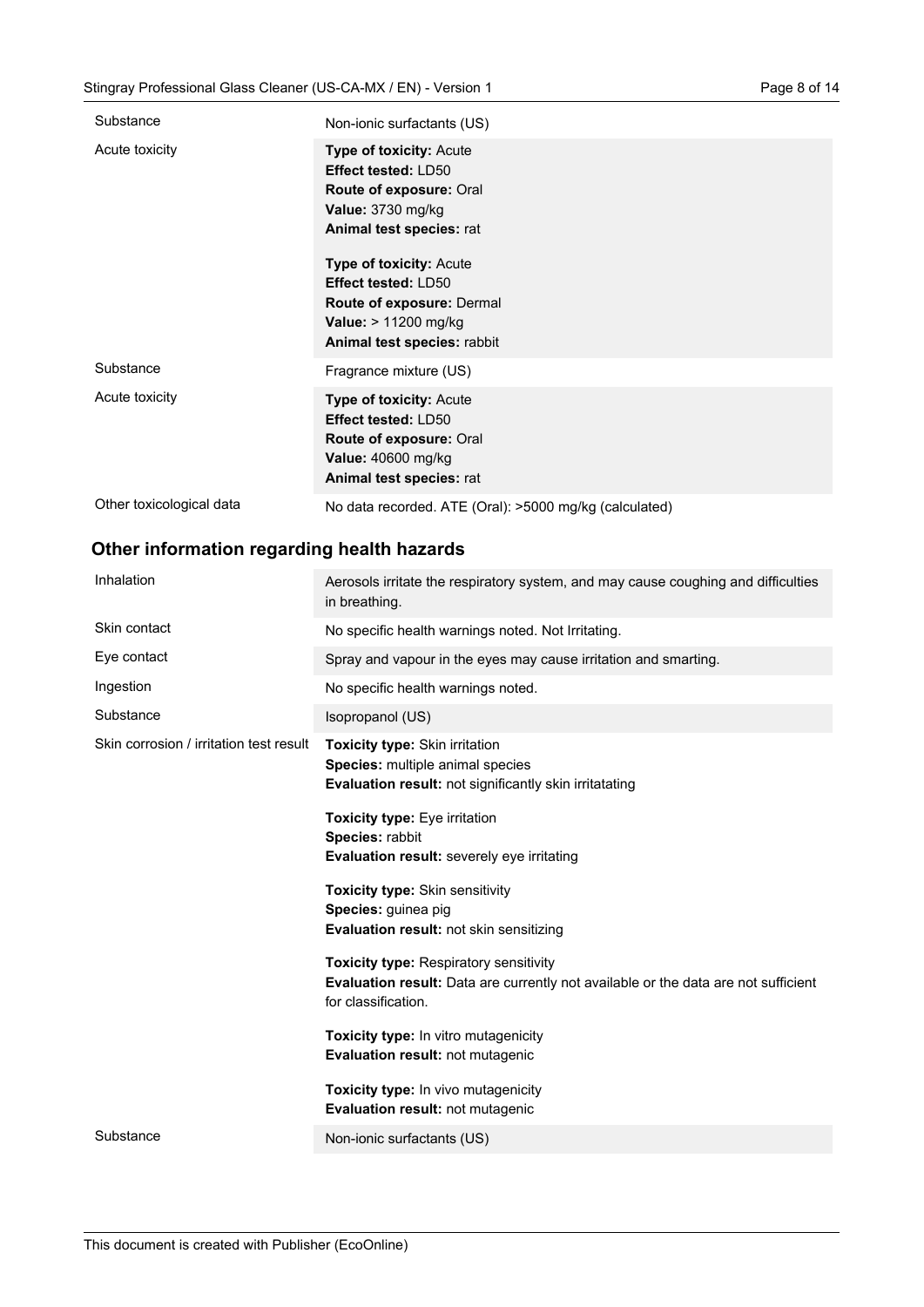| Skin corrosion / irritation test result                           | Toxicity type: Respiratory sensitivity<br>Evaluation result: Data are currently not available or the data are not sufficient<br>for classification.                                                                                                                                                                                                                                                                                                                                                                                                                                                |
|-------------------------------------------------------------------|----------------------------------------------------------------------------------------------------------------------------------------------------------------------------------------------------------------------------------------------------------------------------------------------------------------------------------------------------------------------------------------------------------------------------------------------------------------------------------------------------------------------------------------------------------------------------------------------------|
| Substance                                                         | Fragrance mixture (US)                                                                                                                                                                                                                                                                                                                                                                                                                                                                                                                                                                             |
| Skin corrosion / irritation test result                           | Toxicity type: Respiratory sensitivity<br>Evaluation result: Data are currently not available or the data are not sufficient<br>for classification.                                                                                                                                                                                                                                                                                                                                                                                                                                                |
| Sensitisation                                                     | No specific health warnings noted.                                                                                                                                                                                                                                                                                                                                                                                                                                                                                                                                                                 |
| Mutagenicity                                                      | No specific health warnings noted.                                                                                                                                                                                                                                                                                                                                                                                                                                                                                                                                                                 |
| Substance                                                         | Isopropanol (US)                                                                                                                                                                                                                                                                                                                                                                                                                                                                                                                                                                                   |
| Carcinogenicity                                                   | <b>Toxicity type: Carcinogenicity</b><br>Route of exposure: Inhalation.<br>Species: rat<br>Evaluation result: Some positive data exist, but the data are not sufficient for<br>classification.                                                                                                                                                                                                                                                                                                                                                                                                     |
| Carcinogenicity, other information                                | No specific health warnings noted.                                                                                                                                                                                                                                                                                                                                                                                                                                                                                                                                                                 |
| Substance                                                         | Isopropanol (US)                                                                                                                                                                                                                                                                                                                                                                                                                                                                                                                                                                                   |
| Reproductive toxicity                                             | Toxicity type: Reproductive / developmental toxicity<br>Route of exposure: Oral<br>Species: rat<br>Result: 400 mg/kg<br>Evaluation result: Exposure during organogenesis: NOAEL<br>Comments: Some positive developmental data exist, but the data are not<br>sufficient for classification.<br>Toxicity type: Reproductive / developmental toxicity<br>Route of exposure: Inhalation.<br>Species: rat<br>Result: 9 mg/kg<br>Evaluation result: Exposure during gestation: LOAEL<br><b>Comments:</b> Some positive developmental data exist, but the data are not<br>sufficient for classification. |
| Teratogenic properties                                            | No specific health warnings noted.                                                                                                                                                                                                                                                                                                                                                                                                                                                                                                                                                                 |
| Reproductive toxicity                                             | No specific health warnings noted.                                                                                                                                                                                                                                                                                                                                                                                                                                                                                                                                                                 |
| Substance                                                         | Isopropanol (US)                                                                                                                                                                                                                                                                                                                                                                                                                                                                                                                                                                                   |
| Specific target organ toxicity -<br>single exposure, test results | <b>Toxicity type: Acute</b><br>Route of exposure: Inhalation.<br>Species: human<br>Specific effect: May cause drowsiness or dizziness<br>Organ affected: nervous system<br>Evaluation result: NOAEL: not available<br><b>Toxicity type: Acute</b><br>Route of exposure: Inhalation.<br>Species: human<br>Specific effect: respiratory irritation<br>Organ affected: respiratory tract<br>Evaluation result: NOAEL: not available                                                                                                                                                                   |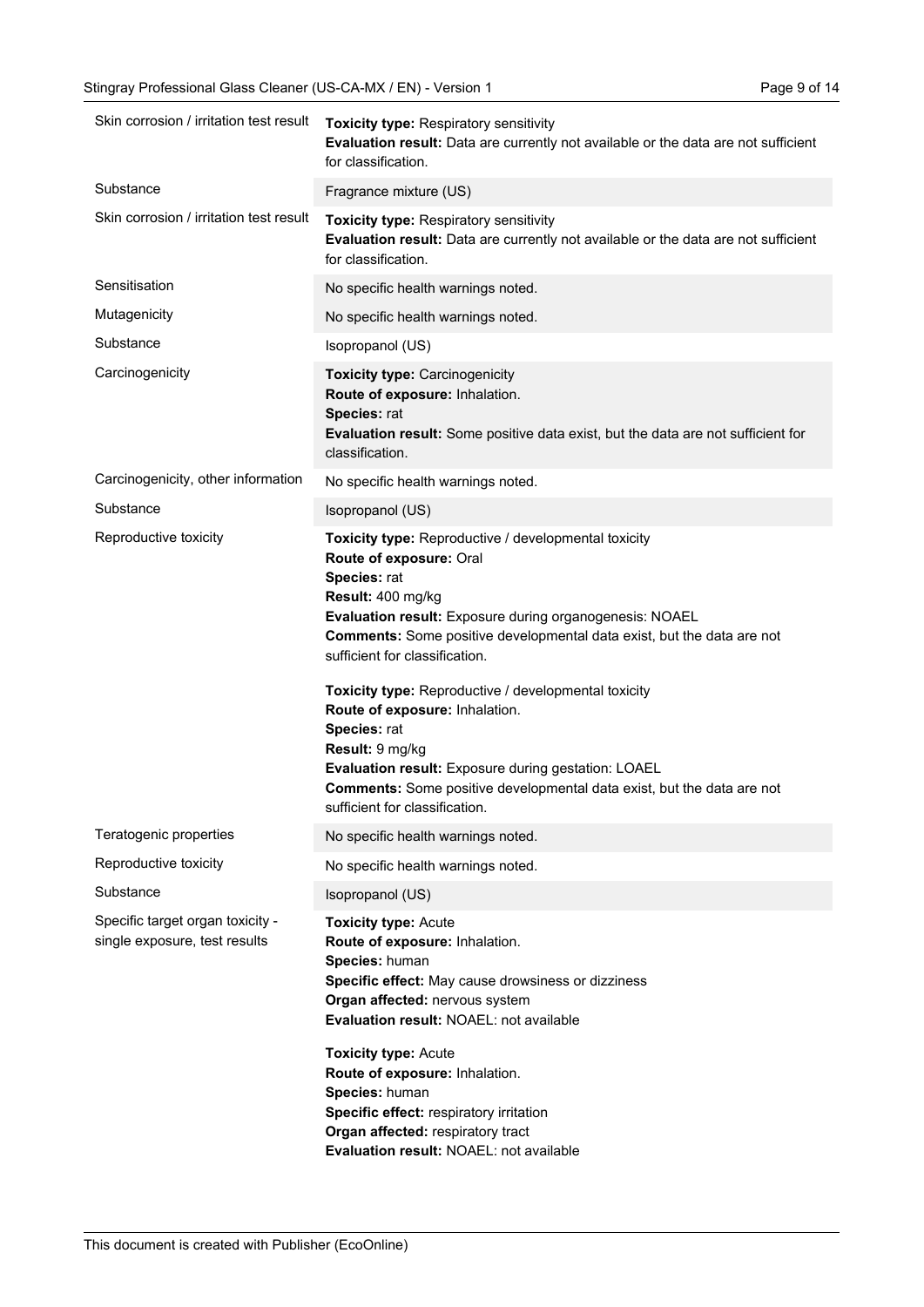**Comments:** Some positive data exist, but the data are not sufficient for classification.

|                                                                   | <b>Toxicity type: Acute</b>                                                                                                                       |
|-------------------------------------------------------------------|---------------------------------------------------------------------------------------------------------------------------------------------------|
|                                                                   | Route of exposure: Inhalation.                                                                                                                    |
|                                                                   | Exposure time: 24 h                                                                                                                               |
|                                                                   | Species: guinea pig                                                                                                                               |
|                                                                   | Specific effect: auditory system disorders                                                                                                        |
|                                                                   | Organ affected: auditory sysrem                                                                                                                   |
|                                                                   | <b>Result: 13,4</b>                                                                                                                               |
|                                                                   | <b>Evaluation result: NOAEL</b>                                                                                                                   |
|                                                                   | <b>Comments:</b> Some positive data exist, but the data are not sufficient for<br>classification.                                                 |
|                                                                   | <b>Toxicity type: Chronic</b>                                                                                                                     |
|                                                                   | Route of exposure: Inhalation.                                                                                                                    |
|                                                                   | Test duration: 24 month                                                                                                                           |
|                                                                   | Species: rat                                                                                                                                      |
|                                                                   | Specific effect: disorders                                                                                                                        |
|                                                                   | Organ affected: kidney an/or bladder                                                                                                              |
|                                                                   | <b>Evaluation result:</b> Some positive positive data exist, but the data are not                                                                 |
|                                                                   | sufficient for classification-                                                                                                                    |
|                                                                   | <b>Toxicity type: Subchronic</b>                                                                                                                  |
|                                                                   | Route of exposure: Inhalation.                                                                                                                    |
|                                                                   | Exposure time: 12 week                                                                                                                            |
|                                                                   | Species: rat                                                                                                                                      |
|                                                                   | Specific effect: disorders                                                                                                                        |
|                                                                   | Organ affected: nervous system                                                                                                                    |
|                                                                   | Evaluation result: Some positive data exist, but the data are not sufficient for<br>classification.                                               |
|                                                                   | <b>Toxicity type: Subchronic</b>                                                                                                                  |
|                                                                   | Route of exposure: Oral                                                                                                                           |
|                                                                   | Test duration: 12 week                                                                                                                            |
|                                                                   | Species: rat                                                                                                                                      |
|                                                                   | Specific effect: disorders                                                                                                                        |
|                                                                   | Organ affected: kidney and/or bladder                                                                                                             |
|                                                                   | Evaluation result: Some positive data exist, but the data are not sufficient for<br>classification.                                               |
|                                                                   | <b>Toxicity type: Aspiration</b>                                                                                                                  |
|                                                                   | Route of exposure: Oral                                                                                                                           |
|                                                                   | Evaluation result: Data are currently not available or the data are not sufficient<br>for classification.                                         |
| Substance                                                         | Non-ionic surfactants (US)                                                                                                                        |
| Specific target organ toxicity -<br>single exposure, test results | <b>Toxicity type: Aspiration</b><br>Route of exposure: Oral<br>Evaluation result: Data are currently not available or the data are not sufficient |
|                                                                   | for classification.                                                                                                                               |
| Substance                                                         | Fragrance mixture (US)                                                                                                                            |
|                                                                   |                                                                                                                                                   |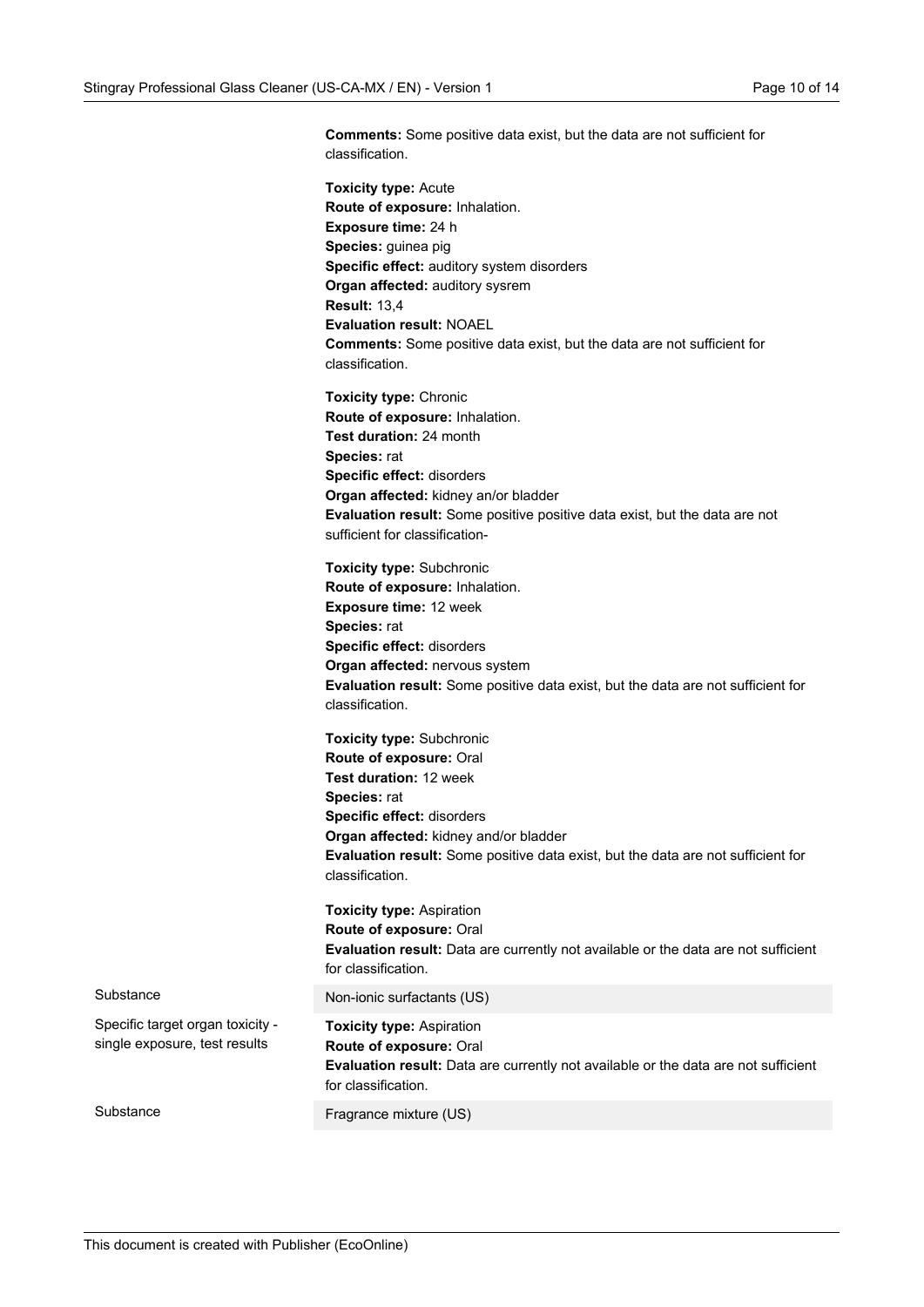| Specific target organ toxicity -<br>single exposure, test results | <b>Toxicity type: Aspiration</b><br>Route of exposure: Oral<br>Evaluation result: Data are currently not available or the data are not sufficient<br>for classification. |
|-------------------------------------------------------------------|--------------------------------------------------------------------------------------------------------------------------------------------------------------------------|
| STOT-single exposure                                              | No data available, probably no subchronic toxicity                                                                                                                       |
| STOT-repeated exposure                                            | No data available, probably no chronic toxicity                                                                                                                          |
| Aspiration hazard                                                 | No data recorded.                                                                                                                                                        |

## **11.2 Other information**

## **SECTION 12: Ecological information**

## **12.1. Toxicity**

| 12.2. Persistence and degradability        |                                                            |
|--------------------------------------------|------------------------------------------------------------|
| Persistence and degradability.<br>comments | All organic components are considered biodegradable.       |
| 12.3. Bioaccumulative potential            |                                                            |
| Bioaccumulative potential                  | The product is not bioaccumulating.                        |
| 12.4. Mobility in soil                     |                                                            |
| Mobility                                   | No data on possible environmental effects have been found. |
| 12.5. Results of PBT and vPvB assessment   |                                                            |
| PBT assessment results                     |                                                            |

## **12.6. Endocrine disrupting properties**

## **12.7. Other adverse effects**

| Ozone depletion potential                 | Comments: Ozone depletion potential not known |
|-------------------------------------------|-----------------------------------------------|
| Photochemical ozone creation<br>potential | Comments: Ozone formation potential not known |
| Global warming potential                  | Comments: Global greenhouse effect not known  |

## **SECTION 13: Disposal considerations**

## **13.1. Waste treatment methods**

| Appropriate methods of disposal<br>for the chemical               | Disposal should be in accordance with applicable regional, national and local<br>laws and regulations.                                                                       |
|-------------------------------------------------------------------|------------------------------------------------------------------------------------------------------------------------------------------------------------------------------|
| Appropriate methods of disposal<br>for the contaminated packaging | Do not reuse container.                                                                                                                                                      |
| Relevant waste regulation                                         | USA: Federal waste regulation: 40 CFR 261<br>Canada: Canadian Environmental Protection Act (CEPA 1999; s.s. 1999, c.33)<br>Part 7 Controlling Pollution and Managing Wastes. |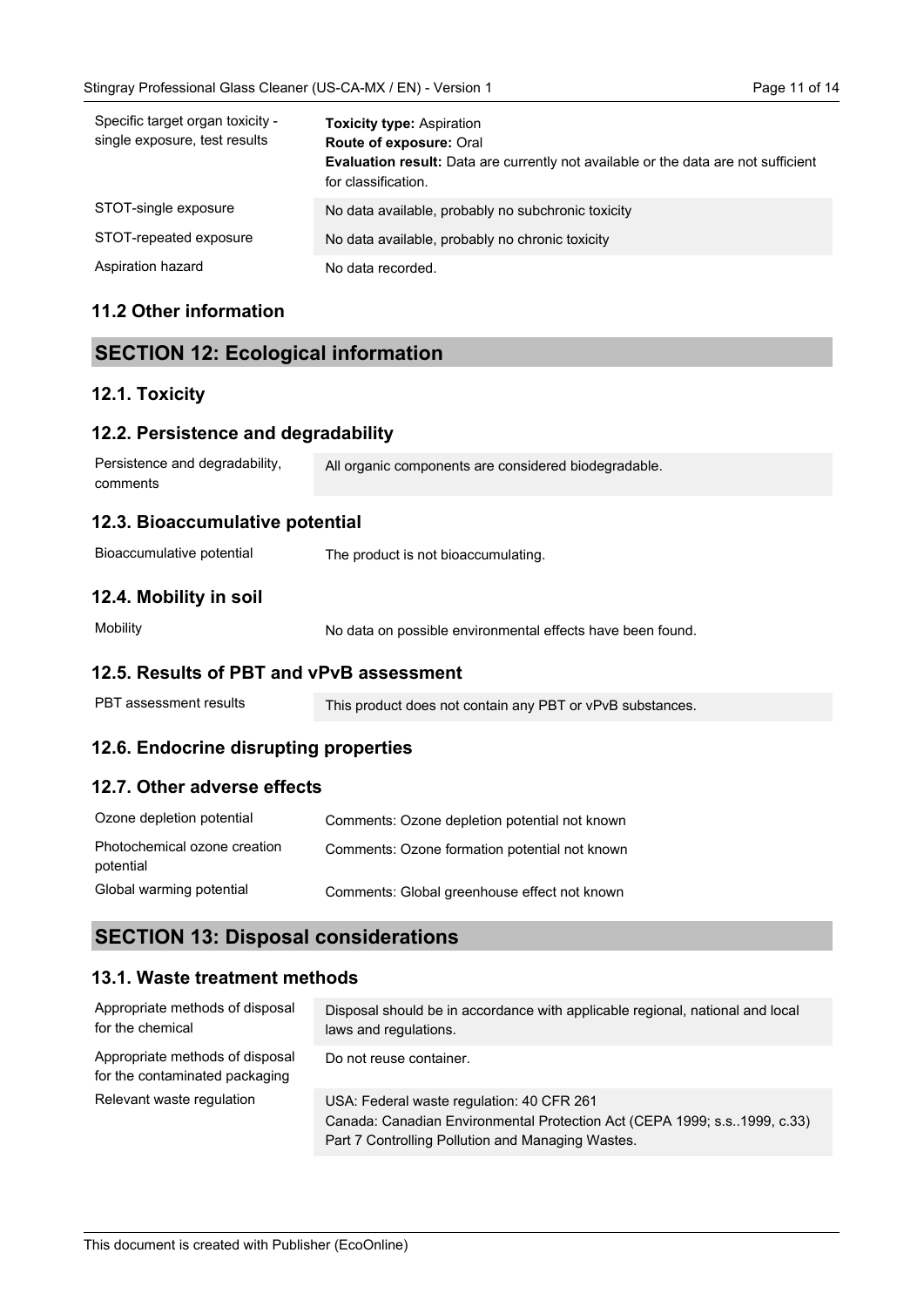|                                            | Mexico: Regulation of the General Law of Ecological Balance and Environmental<br>Protection in Hazardous Waste.                                                                                                          |  |  |
|--------------------------------------------|--------------------------------------------------------------------------------------------------------------------------------------------------------------------------------------------------------------------------|--|--|
| Product classified as hazardous<br>waste   | Yes                                                                                                                                                                                                                      |  |  |
| Packaging classified as hazardous<br>waste | Yes                                                                                                                                                                                                                      |  |  |
| Other information                          | This product contains one or more substances that are listed with the State of<br>California as a hazardous waste.<br>Chemical Name: Isopropanol / CAS: 67-63-0 - California Hazardous Waste<br>Status: Toxic, Ignitable |  |  |
| <b>SECTION 14: Transport information</b>   |                                                                                                                                                                                                                          |  |  |
| 14.1. UN number                            |                                                                                                                                                                                                                          |  |  |
| Comments                                   | No recommendation given.                                                                                                                                                                                                 |  |  |
| 14.2. UN proper shipping name              |                                                                                                                                                                                                                          |  |  |
| Comments                                   | No recommendation given.                                                                                                                                                                                                 |  |  |
| 14.3. Transport hazard class(es)           |                                                                                                                                                                                                                          |  |  |
| Comments                                   | No recommendation given.                                                                                                                                                                                                 |  |  |
| 14.4. Packing group                        |                                                                                                                                                                                                                          |  |  |
| Comments                                   | No recommendation given.                                                                                                                                                                                                 |  |  |
| <b>14.5. Environmental hazards</b>         |                                                                                                                                                                                                                          |  |  |
| Comments                                   | No recommendation given.                                                                                                                                                                                                 |  |  |
| 14.6. Special precautions for user         |                                                                                                                                                                                                                          |  |  |
| Special safety precautions for user        | No recommendation given.                                                                                                                                                                                                 |  |  |
|                                            | 14.7. Maritime transport in bulk according to IMO instruments                                                                                                                                                            |  |  |
| Product name                               | No recommendation given.                                                                                                                                                                                                 |  |  |
| <b>Additional information</b>              |                                                                                                                                                                                                                          |  |  |
| Additional information                     | The product is not covered by international regulation on the transport of<br>dangerous goods (IMDG, IATA, ADR/RID).                                                                                                     |  |  |
| <b>ADR/RID Other information</b>           |                                                                                                                                                                                                                          |  |  |
| ADR Other information                      | No recommendation given.                                                                                                                                                                                                 |  |  |

## **ADN Other information**

| Other information | No recommendation given. |
|-------------------|--------------------------|
|-------------------|--------------------------|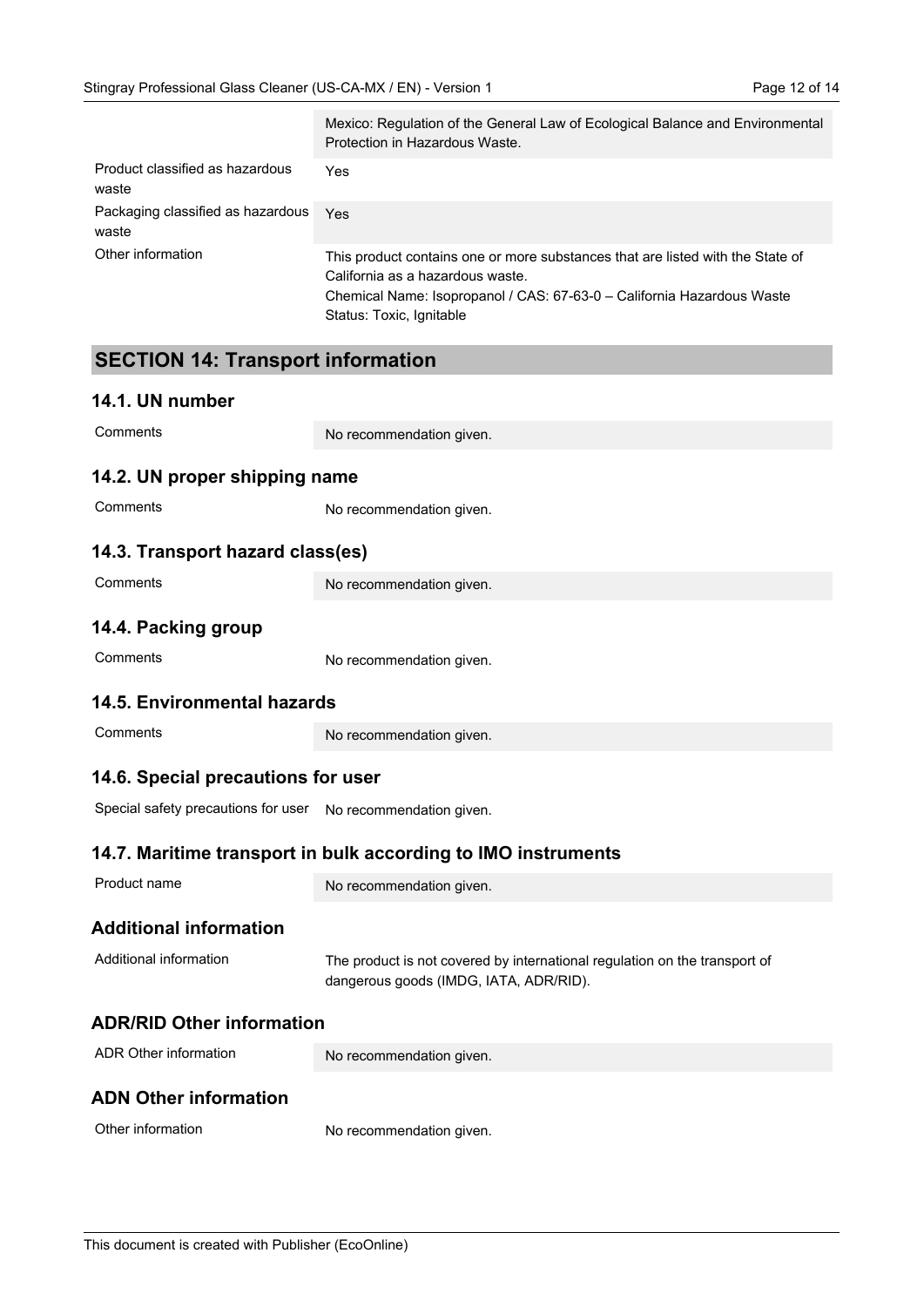#### **IMDG Other information**

IMDG Other information

No recommendation given.

## **SECTION 15: Regulatory information**

## **15.1. Safety, health and environmental regulations / legislation specific for the substance or mixture**

| References (laws/regulations) | International Inventories                                                                                                                                                                                                                                                                                                                                                                                                              |
|-------------------------------|----------------------------------------------------------------------------------------------------------------------------------------------------------------------------------------------------------------------------------------------------------------------------------------------------------------------------------------------------------------------------------------------------------------------------------------|
|                               | USA: All compounds are listed on the TSCA Inventory<br>Canada: All components are listed either on the DSL or NDSL.                                                                                                                                                                                                                                                                                                                    |
|                               | Regulations of the United States of America:                                                                                                                                                                                                                                                                                                                                                                                           |
|                               | 29 CFR 1910.1200, Subpart Z (Toxic and Hazardous Substances), App. A<br>(Health Hazards), App B (Physical Criteria), App C (Allocation of Label<br>Elements), App D (Minimum Information for a SDS), App E (Trade Secret), App F<br>(Carcinogenicity).                                                                                                                                                                                 |
|                               | US Federal Regulations:                                                                                                                                                                                                                                                                                                                                                                                                                |
|                               | <b>SARA 313:</b><br>Section 313 of Title III of the Superfund Amendments and Reauthorization Act of<br>1986 (SARA). This product does not contain any chemicals which are subject to<br>the reporting requirements of the Act and Title 40 of the Code of Federal<br>Regulations, Part 372                                                                                                                                             |
|                               | SARA 311/312 Hazard Categories:<br>Acute Health Hazard Yes<br>Chronic Health Hazard No<br>Fire Hazard No<br>Sudden release of pressure hazard No<br>Reactive Hazard No                                                                                                                                                                                                                                                                 |
|                               | CWA (Clean Water Act):<br>This product does not contain any substances regulated as pollutants pursuant to<br>the Clean Water Act (40 CFR 122.21 and 40 CFR 122.42)                                                                                                                                                                                                                                                                    |
|                               | <b>CERCLA</b><br>This material, as supplied, does not contain any substances regulated as<br>hazardous substances under the Comprehensive Environmental Response<br>Compensation and Liability Act (CERCLA) (40 CFR 302) or the Superfund<br>Amendments and Reauthorization Act (SARA) (40 CFR 355). There may be<br>specific reporting requirements at the local, regional, or state level pertaining to<br>releases of this material |
|                               | <b>US State Regulations</b>                                                                                                                                                                                                                                                                                                                                                                                                            |
|                               | California Proposition 65:<br>This product does not contain any Proposition 65 chemicals.                                                                                                                                                                                                                                                                                                                                              |